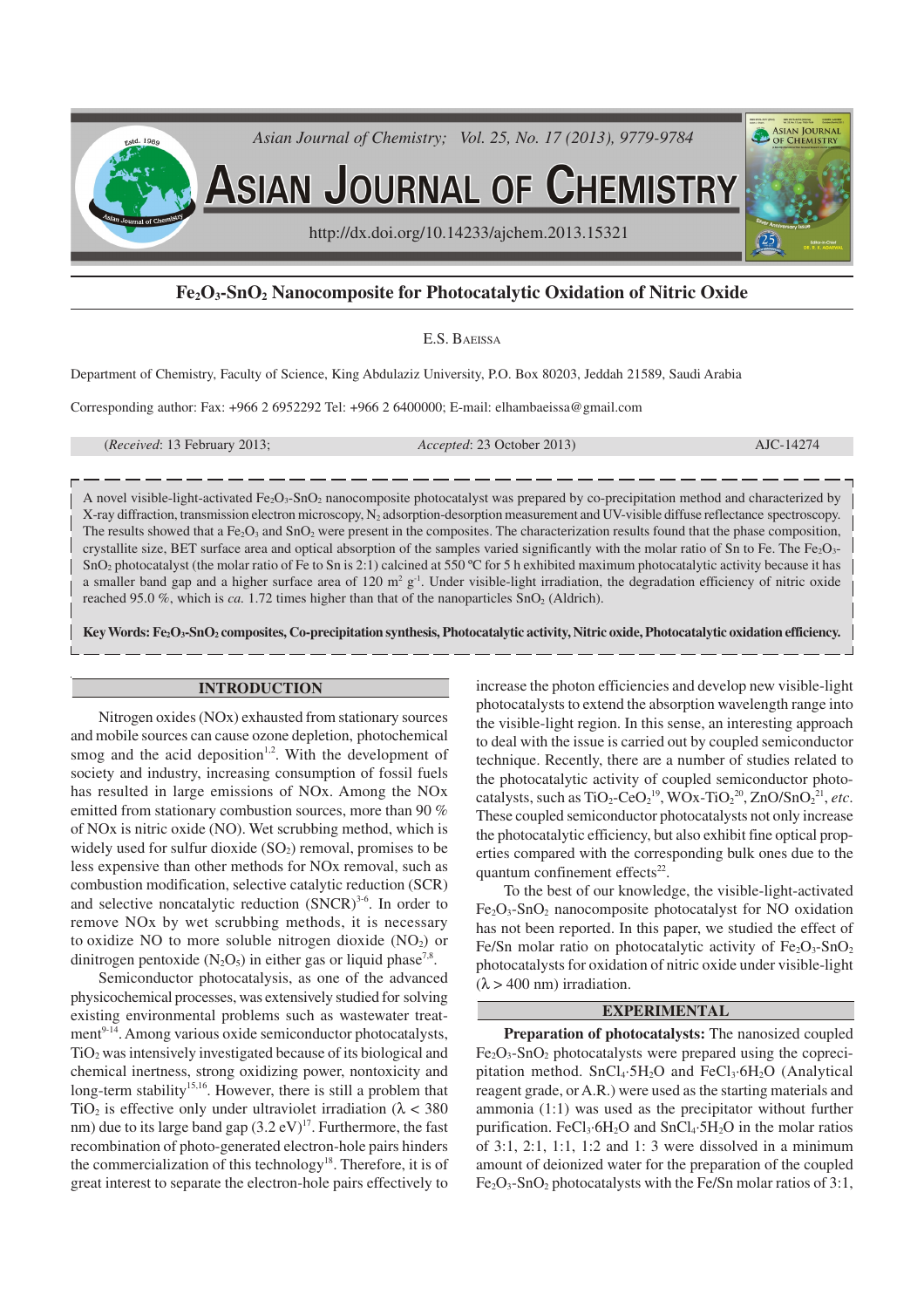2:1, 1:1, 1:2 and 1:3, labeled by  $Fe_3S_1, Fe_2S_1, Fe_1S_1, Fe_1S_2$  and  $Fe<sub>1</sub>S<sub>3</sub>$ , respectively. The mixed solution was stirred at room temperature and added dropwise with the ammonia until it was completely precipitated. The precipitate was filtered and washed with deionized water until no Cl<sup>-</sup> was found in the filtrates. Then the wet powder was dried at *ca.* 100 ºC in air to form the precursor of the  $Fe<sub>2</sub>O<sub>3</sub>$ -SnO<sub>2</sub> photocatalyst. Finally the precursors were calcined in air to prepare the nanosized photocatalysts. The nanosized  $Fe<sub>2</sub>O<sub>3</sub>$  (Fe) and SnO<sub>2</sub> (S) were prepared using the same procedure as mentioned above except that the starting materials are  $SnCl<sub>4</sub>·5H<sub>2</sub>O$  for  $SnO<sub>2</sub>$ and FeCl<sub>3</sub>·6H<sub>2</sub>O for Fe<sub>2</sub>O<sub>3</sub>, respectively. For comparison, nanoparticles  $SnO<sub>2</sub>$  (Aldrich) was used without any further purification.

**Characterization:** The structure of the catalyst was examined by X-ray diffraction (XRD) on a Rigaku X-ray diffractometer system equipped with as RINT 2000 wide angle Joniometer using  $CuK_{\alpha}$  radiation and a power of 40 kV  $\times$  30 mA. The intensity data were collected at 25 ºC over a 2θ range of 10-80º. The UV-VIS diffuse reflectance absorption spectra were recorded with a Shimadzu UV-2450 at 295 K.  $N_2$ adsorption measurements was carried out at 77 K using Nova 2000 series, Chromatech. Prior to analysis, the samples were outgased at 250 ºC for 4 h. The morphology and particle size of the prepared samples were examined *via* a transmission electron microscope (Hitachi H-9500 operated at 300 kV).

**Photo-oxidation of NO:** All the photocatalytic activity experiments were carried out in a continuous setup. The setup consisted of a gas supply, reactor and analytical system. An air compressor, a NO cylinder  $(10,000 \text{ ppm}, \text{ diluted by } N_2)$ and a N<sub>2</sub> cylinder (99.9 %) were supplied as gas sources. By varying the flow rate of one stream air bubbled through a gas wash bottle, the humidity could be adjusted. The air, NO and  $N_2$  streams were mixed to obtain the desired concentration (NO: 80-300 ppm, relative humidity: 75 %). The flow rate of the gas was 2 L/min and the space time was 10 s. Photocatalytic experiments were carried out in a 340 mL cylindrical Pyrex glass reactor. The immobilized catalyst was set into the reactor with a "Z" type. The photocatalyst was irradiated with a blue fluorescent lamp (150 W, S-3410, Sudo, maximum energy at 450 nm, designated as BFL hereafter) doubly covered with a UV cut filter and the UV intensity were confirmed to be under the detection limit (0.1  $\mu$ W cm<sup>-2</sup>) of a UV radiometer. The reaction temperature in the reactor was  $80 \pm 5$  °C, from the irradiation of the lamp. NO,  $NO<sub>2</sub>$  and  $O<sub>2</sub>$  were analyzed with a flue gas analyzer (Kane International Ltd., Model KM-9106). The relative humidity was measured with a relative humidity analyzer (Testo Co. Ltd., Model 605-H1). Blank tests were conducted with the Hg-arc turned on but without the photocatalyst using 80-300 ppm inlet NO, at  $80 \pm$ 5 ºC. The variation of the NO concentration could not be observed within 20 h irradiation. Furthermore, there was no change of the NO concentration when the Hg-arc lamp was turned off and the catalyst was present in the reactor.

The conversion % of NO is evaluated according to the following equation:

NO conversion (
$$
\% = \frac{(NO_{\text{inlet}} - NO_{\text{outlet}})}{NO_{\text{inlet}}} \times 100
$$

Immobilization of catalyst was carried out by the dipcoating method. Five grams of catalyst was first mixed with 100 mL deionized water to prepare slurry. Then the woven glass fabric (4 cm  $\times$  80 cm, pretreatment: 500 °C, 1 h) was dip-coated with catalyst slurry. The loaded fabric was dried at 100 ºC for 1 h in an oven. This procedure was repeated three times and the final immobilized catalyst was then dried at 100 °C for 24 h. The typical catalyst loading achieved by this approach was kept to be  $0.5$  g  $\pm$  10 %.

# **RESULTS AND DISCUSSION**

**Crystal structure:** Fig. 1 shows the XRD pattern of  $Fe<sub>2</sub>O<sub>3</sub>$ -SnO2 composites prepared at different molar ratios of Sn to Fe. The diffraction peaks at  $2\theta = 26.6$ , 33.8, 37.9 and 51.7° represented the (11 0), (1 0 1), (2 0 0) and (2 1 1) peaks of anatase SnO<sub>2</sub>, respectively. The peaks at  $2\theta = 24.2^{\circ}$  (0 1 2), 33.3º (1 0 4), 35.7º (1 1 0), 41.0º (1 1 3), 49.5º (024) and 64.2º  $(3\ 0\ 0)$  were attributed to the characteristic peaks of Fe<sub>2</sub>O<sub>3</sub>. The results demonstrated that when the molar ratios of Sn: Fe were 3:1 and 2:1 the characteristic peaks of the  $SnO<sub>2</sub>$  pattern were present; but when the molar ratios of Sn:Fe were 1:1 and 1:2 the characteristic peaks of the  $SnO<sub>2</sub>$  and  $Fe<sub>2</sub>O<sub>3</sub>$  pattern were present. When the concentration of iron was increased (the molar ratio of Sn: Fe was 1:3), the peak intensity of  $Fe<sub>2</sub>O<sub>3</sub>$ increased and the characteristic peaks of  $Fe<sub>2</sub>O<sub>3</sub>$  became sharp and masked that of the  $SnO<sub>2</sub>$  peaks.



Fig. 1. XRD patterns of Fe<sub>2</sub>O<sub>3</sub>-SnO<sub>2</sub> composites with different molar ratios of Fe:Sn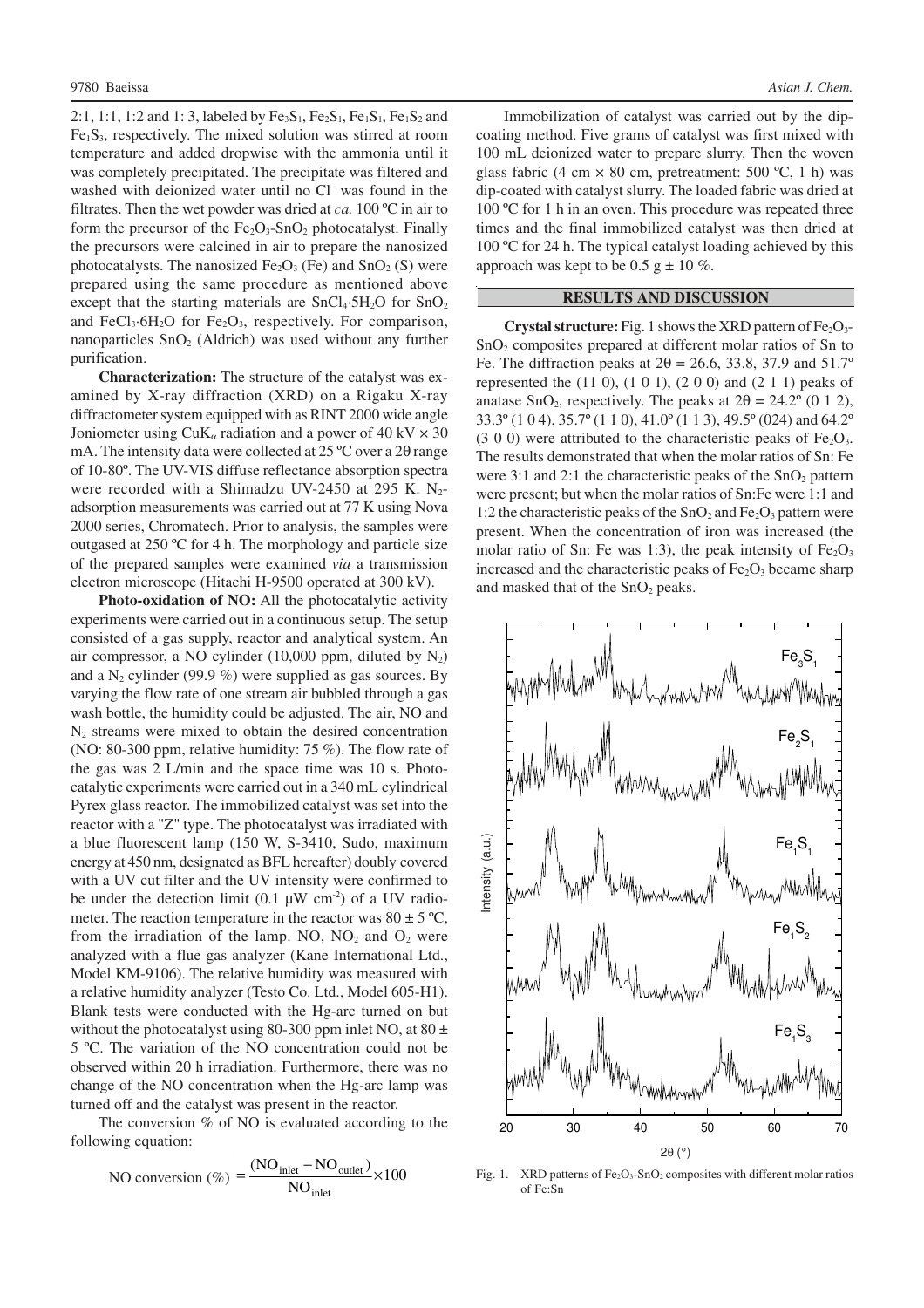**UV-visible diffuse reflectance spectra (DRS UV-vis):** Fig. 2 shows optical absorbance UV-visible diffuse reflectance spectra of  $Fe<sub>2</sub>O<sub>3</sub>$ -SnO<sub>2</sub> composites with different molar ratios of Fe:Sn. The results show that the absorption of  $Fe<sub>1</sub>S<sub>3</sub>$  sample is *ca.* 410 nm. Increasing the molar ratio of Fe increasing the absorption in the visible region. It indicates that the  $Fe<sub>2</sub>O<sub>3</sub>$ - $SnO<sub>2</sub>$  with high Fe molar ratio can be used as photocatalyst under visible light. The band gap energies  $(E_{g})$  calculated on the basis of the corresponding absorption edges are shown in Fig. 2 and Table-1<sup>23</sup>. As shown in Table-1, the  $Fe<sub>2</sub>O<sub>3</sub>$ -SnO<sub>2</sub> composites calcined at 550 °C for 5 h are the mixtures of  $Fe<sub>2</sub>O<sub>3</sub>$ and  $SnO<sub>2</sub>$ , so the band gap energies of the coupled  $Fe<sub>2</sub>O<sub>3</sub>$ -SnO<sub>2</sub> photocatalysts should originate from the overlapping of the corresponding  $Fe<sub>2</sub>O<sub>3</sub>$  and  $SnO<sub>2</sub>$  components in the coupled oxides. It can be seen from Table-1 and Fig. 2 that the absorption edge of the coupled  $Fe<sub>2</sub>O<sub>3</sub>$ -SnO<sub>2</sub>, or the band gap energy, changed with the Fe content. The band gap energy of the coupled  $Fe<sub>2</sub>O<sub>3</sub>$ -SnO<sub>2</sub> photocatalyst decreased with the increasing Fe content.



Fig. 2. UV-vis diffuse reflectance spectra of  $Fe<sub>2</sub>O<sub>3</sub>$ -SnO<sub>2</sub> composites with different molar ratios of Fe:Sn

| TABLE-1                                         |                      |  |  |  |
|-------------------------------------------------|----------------------|--|--|--|
| RELATIONSHIP OF COMPOSITION AND BAND GAP ENERGY |                      |  |  |  |
| Sample                                          | Band gap energy (eV) |  |  |  |
| Fe <sub>1</sub> S <sub>3</sub>                  | 3.02                 |  |  |  |
| Fe <sub>1</sub> S <sub>2</sub>                  | 2.90                 |  |  |  |
| Fe <sub>1</sub> S <sub>1</sub>                  | 2.80                 |  |  |  |
| $Fe_2S_1$                                       | 2.60                 |  |  |  |
| Fe <sub>3</sub> S <sub>1</sub>                  | 2.57                 |  |  |  |

**Surface area:** The surface parameters of surface area and the data calculated from the *t*-plot were estimated by the lowtemperature nitrogen adsorption at relative pressures  $(P/P_0)$  in the range of 0.05-0.9 and are given in Table-2. The  $N_2$  adsorption isotherms for  $Fe<sub>2</sub>O<sub>3</sub>$ -SnO<sub>2</sub> nanoparticles (Fig. 3) are typical of type II. It could be seen that the surface areas were strongly dependent on the Fe content. It increased with increasing of Fe content.

**Morphology:** Fig. 4 shows TEM images taken for  $Fe<sub>2</sub>O<sub>3</sub>$ SnO2 nanoparticles. Powder samples were dispersed in ethanol

| TABLE-2<br>TEXTURE PARAMETERS OF Fe <sub>2</sub> O <sub>3</sub> -SnO <sub>2</sub> NANOPARTICLES |                            |                 |                             |                        |       |  |  |
|-------------------------------------------------------------------------------------------------|----------------------------|-----------------|-----------------------------|------------------------|-------|--|--|
| Catalyst<br>systems                                                                             | $S_{\rm BET}$<br>$(m^2/g)$ | S,<br>$(m^2/g)$ | Total $V_{\rm p}$<br>(mL/g) | $C_{\text{\tiny RFT}}$ | r(A)  |  |  |
| Fe <sub>1</sub> S <sub>3</sub>                                                                  | 80.00                      | 83.00           | 0.182                       | 69.00                  | 70.00 |  |  |
| Fe <sub>1</sub> S <sub>2</sub>                                                                  | 95.00                      | 94.00           | 0.195                       | 74.00                  | 52.00 |  |  |
| Fe <sub>1</sub> S <sub>1</sub>                                                                  | 110.00                     | 111.00          | 0.206                       | 80.00                  | 48.00 |  |  |
| Fe <sub>2</sub> S <sub>1</sub>                                                                  | 120.00                     | 121.00          | 0.218                       | 88.00                  | 45.00 |  |  |
| Fe <sub>3</sub> S <sub>1</sub>                                                                  | 125.00                     | 127.00          | 0.230                       | 90.00                  | 43.00 |  |  |

 $S_{\text{BET}}$ : BET Surface area. S<sub>t</sub> surface area derived from  $V_{l-t}$  plots. r<sup>–</sup> mean pore radius.  $V_p$  total pore volume.



Fig. 3. TEM images of  $Fe<sub>2</sub>O<sub>3</sub>$ -SnO<sub>2</sub> composites with different molar ratios of Fe:Sn, where  $A = Fe<sub>1</sub>S<sub>3</sub>$ ;  $B = Fe<sub>1</sub>S<sub>2</sub>$ ;  $C = Fe<sub>1</sub>S<sub>1</sub>$ ;  $D = Fe<sub>2</sub>S<sub>1</sub>$ ;  $F =$  $Fe<sub>3</sub>S<sub>1</sub>$ 

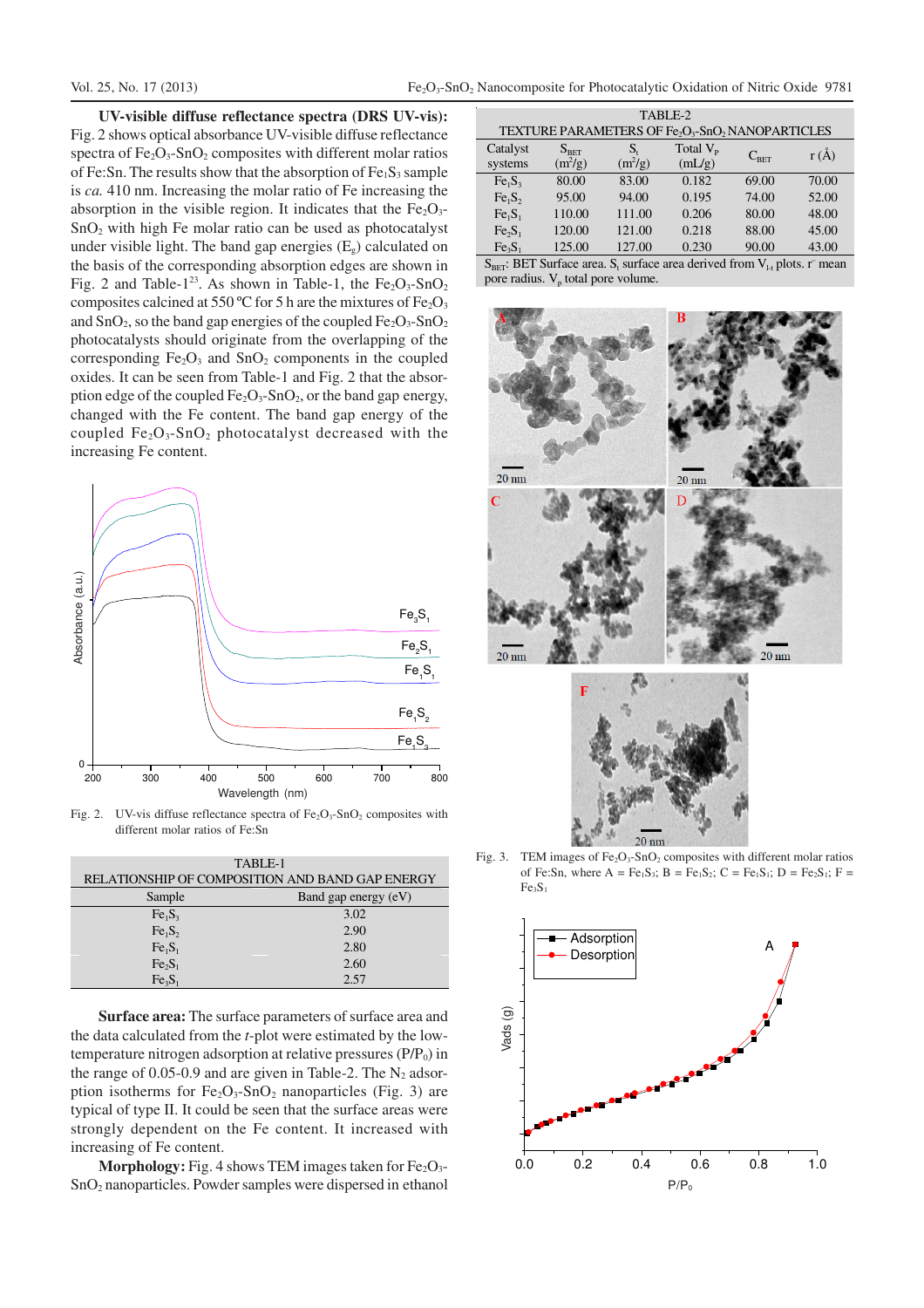Vads (g)<br>Vads

Vads (g)

Vads (g)

Vads (g)<br>.

- Adsorption **Desorption** 

- Adsorption **Desorption** 

- Adsorption Desorption

 Adsorption **Desorption** 





**Photoluminescence characteristics:** Photoluminescence emission spectra have been used to study the transfer of the photogenerated electrons and holes and understand the separation and recombination of photogenerated charge carries $24$ . In order to investigate the photoelectric properties of  $Fe<sub>2</sub>O<sub>3</sub>$ - $SnO<sub>2</sub>$  nanoparticles, the photoluminescence spectra were detected for the different samples exited at 300 nm at room temperature (Fig. 5). The photoluminescence intensity greatly decreased with the increase of Fe content.  $Fe<sub>2</sub>O<sub>3</sub>$  particles deposited on the surface could act as trapping sites to capture photogenerated electrons from SnO<sub>2</sub> conduction band, separating the photogenerated electron-hole pairs. Therefore, the recombination rate of photogenerated electrons and holes was retard, leading to reduction of photoluminescence signal decrease.

240 320 400 480 560 640 720 800 Wavelength (nm)

A B C F<br>D

### **Photocatalytic activity studies of Fe2O3-SnO2 composites**

**Behaviour of photocatalytic oxidation:** Fig. 6 shows the variations of the conversion of NO with irradiation time over commercial  $SnO<sub>2</sub>$  and  $Fe<sub>1</sub>S<sub>1</sub>$  catalyst in humidified environment. The results show that The NO conversion over  $SnO<sub>2</sub>$  decreased and approached a steady state after 5 h of irradiation. Similar results could be found in the literatures<sup>25-27</sup>. It is generally considered that the high initial conversion is the result of chemisorption<sup>25</sup>. It is indicated from Fig. 6 that the evolution of the activity *vs*. irradiation time for  $Fe<sub>1</sub>S<sub>1</sub>$  is different from that for  $SnO<sub>2</sub>$ . For Fe<sub>1</sub>S<sub>1</sub> catalysts, the NO conversion increased with irradiation time and tended to be a constant value. With  $Fe<sub>1</sub>S<sub>1</sub>$ catalyst, the minimum conversion (40 %) was observed at the beginning of reaction. After 14 h of irradiation, the conversion reached the maximum value of 75 %.

Fig. 4. N<sub>2</sub> sorption isotherms of  $Fe<sub>2</sub>O<sub>3</sub>$ -SnO<sub>2</sub> composites with different molar ratios of Fe:Sn, where  $A = Fe<sub>1</sub>S<sub>3</sub>$ ;  $B = Fe<sub>1</sub>S<sub>2</sub>$ ;  $C = Fe<sub>1</sub>S<sub>1</sub>$ ;  $D =$  $Fe<sub>2</sub>S<sub>1</sub>$ ; F =  $Fe<sub>3</sub>S<sub>1</sub>$ 

0.0 0.2 0.4 0.6 0.8 1.0

 $P/P<sub>0</sub>$ 

 $P/P<sub>0</sub>$ 

 $P/P<sub>0</sub>$ 

0.0 0.2 0.4 0.6 0.8 1.0

 $P/P<sub>0</sub>$ 

F

and sonicated in an ultrasonic bath for 15 min for TEM analysis. It is observed from Fig. 5 that  $SnO<sub>2</sub>$  grains have a spherical morphology with an average diameter of 16 nm for  $Fe<sub>1</sub>S<sub>3</sub>$  and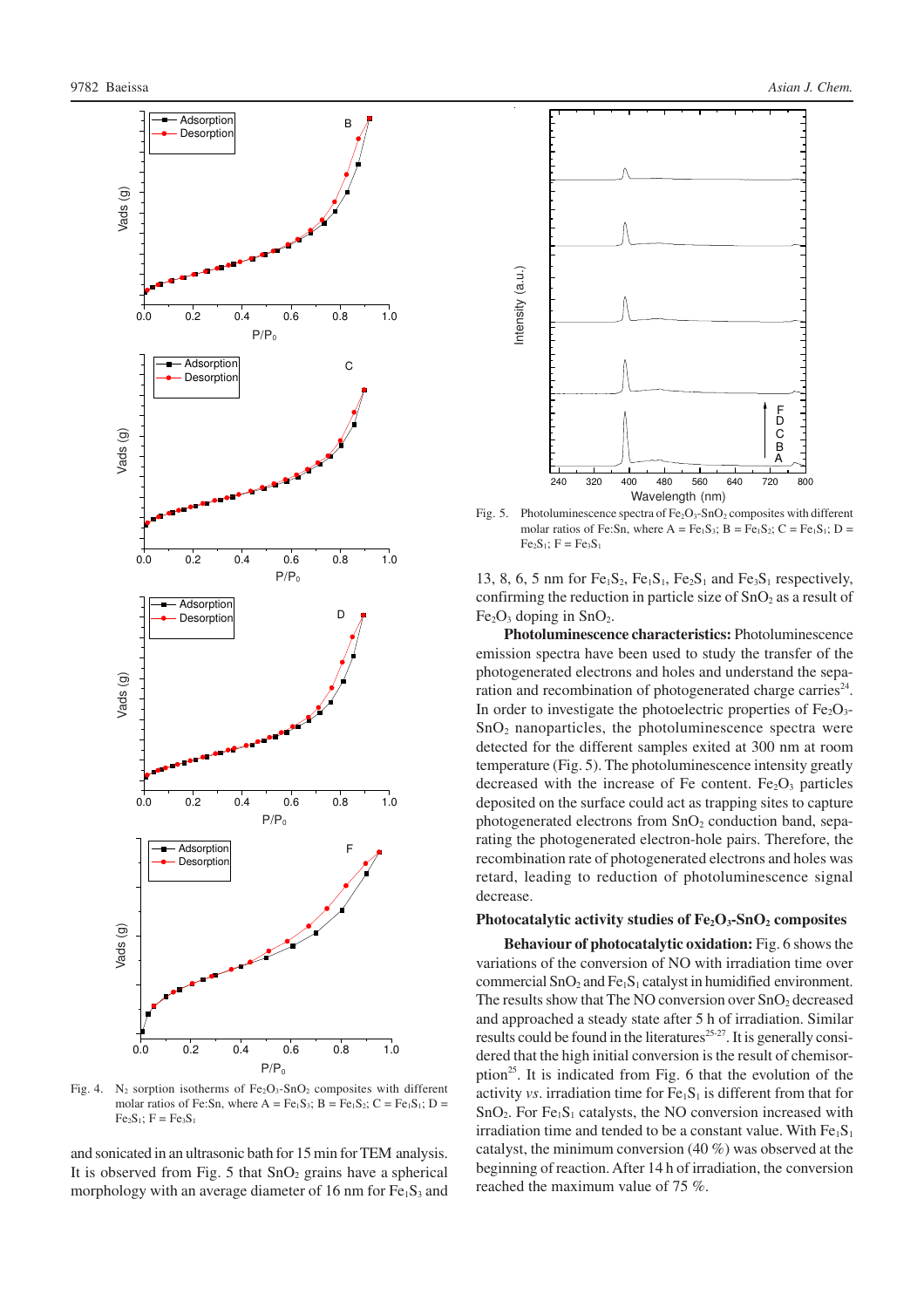

Fig. 6. Variations of NO conversion efficiency with irradiation time for nanoparticles SnO<sub>2</sub> Aldrich and Fe<sub>1</sub>S<sub>1</sub>

The compositions of hydroxyl groups on the surface of  $Fe<sub>1</sub>S<sub>1</sub>$  under visible light irradiation could be possible reason. Under visible irradiation, OH<sup>\*</sup> radicals could be produced from  $OH^-$  groups on the surface of  $SnO<sub>2</sub>$  oxidization by photogenerated holes.

$$
SnO2 + h\nu \rightarrow e-CB + h+VB
$$
 (1)

$$
h^{+}{}_{VB} + H_{2}O_{ads} \rightarrow HO^{-}{}_{ads} + H^{+}
$$
 (2)

$$
h^+{}_{VB} + HO^-{}_{ads} \rightarrow HO^{\bullet}{}_{ads} \tag{3}
$$

$$
e^-_{CB} + O_{2 \text{ ads}} \rightarrow O_2^{e^-}_{ads} \tag{4}
$$

$$
NO + HO*_{ads} \rightarrow HNO2
$$
 (5)

$$
HNO2 + HOads \rightarrow NO2 + H2O
$$
 (6)  
NO<sub>2</sub> + HO<sub>ads</sub> \rightarrow HNO<sub>3</sub> (7)

$$
NO + O2 as6 \rightarrow NO3
$$
 (8)

Eqn. 3 reveals the formation of OH<sup>\*</sup> radicals, which have been detected by ESR spin trapping<sup>28-31</sup>. Eqns. 5-7 indicate that OH<sup>\*</sup> radicals play important roles in NO adsorption and oxidation process. Therefore, the enhanced photocatalytic oxidation of NO could be promoted by the increase in the concentration of surface OH– groups. However, due to lack of the electron trapping sites like Fe species, the recombination rate between photogenerated holes and electrons was fast on  $SnO<sub>2</sub>$  and few holes could be utilized to oxidize surface oxygen atoms. Thus the increase of OH– groups could not occur on  $SnO<sub>2</sub>$ . For the photocatalytic oxidation of NO on  $SnO<sub>2</sub>$ , OH<sup>\*</sup> radicals participating in NO adsorption and reaction were mainly from adsorbed H<sub>2</sub>O but not surface OH<sup>-</sup> groups. During the initial state of the reaction, photogenerated electrons were transferred from  $SnO<sub>2</sub>$  conduction band to the  $Fe<sup>3+</sup>$  and a portion of Fe<sup>3+</sup> could be reduced. And the OH<sup>-</sup> groups would be formed from SnO2 surface oxygen atoms oxidation by photogenerated holes. OH<sup>\*</sup> was scarily formed to participate in NO adsorption and oxidation reaction in the initial state, which resulted in the low conversion (Fig. 6). As the reaction going on, OH– groups on the surface of  $SnO<sub>2</sub>$  could act as photogenerated holes trapping sites which is agree with photoluminescence results. It would let more OH<sup>\*</sup> radicals to participate in the photocatalytic reaction and a rise in conversion could be observed (Fig. 6).

**Photocatalytic activity:** Fig. 7 shows the NO conversion efficiency on  $Fe<sub>2</sub>O<sub>3</sub>$ -SnO<sub>2</sub> nanoparticles after 14 h of irradiation



with inlet NO concentration of 300 ppm. A series of Fe dopant contents, such as  $Fe<sub>3</sub>S<sub>1</sub>$ ,  $Fe<sub>2</sub>S<sub>1</sub>$ ,  $Fe<sub>1</sub>S<sub>1</sub>$ ,  $Fe<sub>1</sub>S<sub>2</sub>$  and  $Fe<sub>1</sub>S<sub>3</sub>$ , were chosen to investigate the relationship between the Fe contents and the photocatalytic activities of  $Fe<sub>2</sub>O<sub>3</sub>$ -SnO<sub>2</sub>. It can be seen from Fig. 7 that the photocatalytic oxidation activity of NO greatly improves with the increase of molar ratio of Fe to Sn from 1:3 to 2:1 wt. %, then decreases with the further increasing molar ratio of Fe to Sn. Therefore, the optimum molar ratio of Fe to Sn was 2:1. The highest conversion occurred on Fe<sub>2</sub>S<sub>1</sub>, which was *ca*. 89 % which is higher than that with  $SnO<sub>2</sub>$ Aldrich nanoparticles (55 %). From the above-mentioned photoluminescence results (Fig. 5), it was indicated that the separation of the photogenerated electrons and holes was promoted after Fe doping. Moreover, the increase in the concentration of surface OH– groups under bisible irradiation on  $Fe<sub>2</sub>O<sub>3</sub>$ -SnO<sub>2</sub> could result in more OH $^{\bullet}$  radicals to participate in photocatalytic oxidization of NO. However, the enhancement of activity for Fe modification decreased when the Fe doping content was higher than 66.6 wt. %. It can be explained by the fact that the surface of  $SnO<sub>2</sub>$  was covered by too much Fe dopant so that it could not be irradiated efficiently, which reduced the apparent photo-quantum yield of photocatalytic process.

Fig. 8 shows the NO conversion efficiency on  $Fe<sub>2</sub>S<sub>1</sub>$  and SnO2 with different inlet concentration of NO. It can be shown in Fig. 8 that the photocatalytic oxidation efficiency of NO both decline with the increase of NO concentration. For SnO<sub>2</sub>, the conversion of NO was 55 % when the inlet concentration was 85 ppm and decreased to 26 % when the inlet concentration reached 300 ppm. However, the photocatalytic activity of  $Fe<sub>2</sub>S<sub>1</sub>$  performed well at higher concentration of NO. The conversion of NO (95 %) was *ca*. 1.72 times that of  $SnO<sub>2</sub>$  (55 %) at inlet NO concentration of 85 ppm, while the conversion (89 %) was *ca.* 3.42 times that of  $SnO<sub>2</sub>$  (26 %) at 300 ppm. The reason could be considered as the increasing adsorption sites of NO on surface of  $SnO<sub>2</sub>$  after Fe doping<sup>30</sup>.

#### **Conclusion**

The novel visible-light-activated  $Fe<sub>2</sub>O<sub>3</sub>$ -SnO<sub>2</sub> nanocomposite photocatalyst was prepared by coprecipitation method. The characteristic patterns of XRD, BET, TEM, photoluminescence and UV-Vis-DRS displayed that the sample calcined